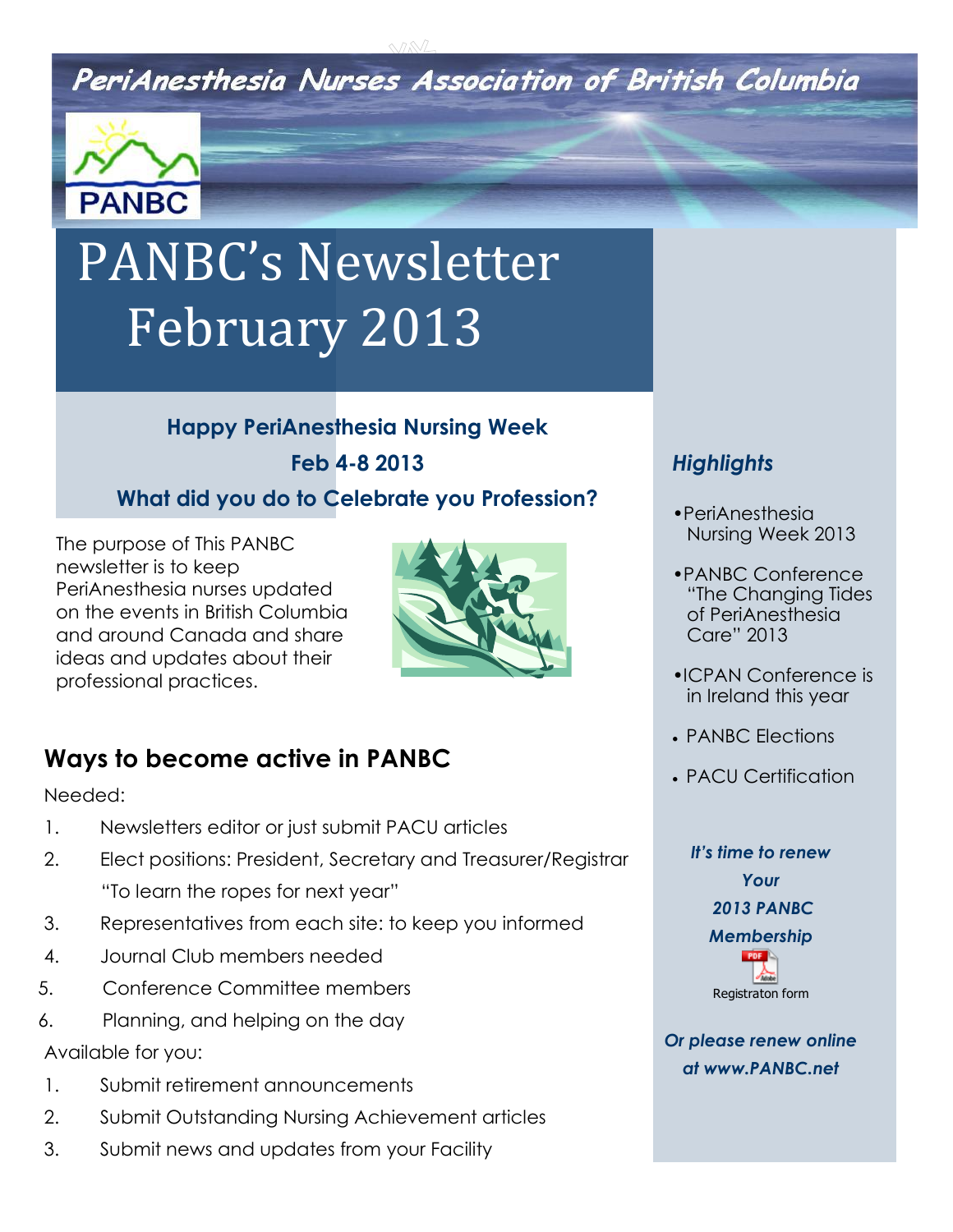## **PeriAnesthesia Nursing Week Celebrations**













### **Cool Videos were created by Fraser Health PeriAnesthesia nurses**





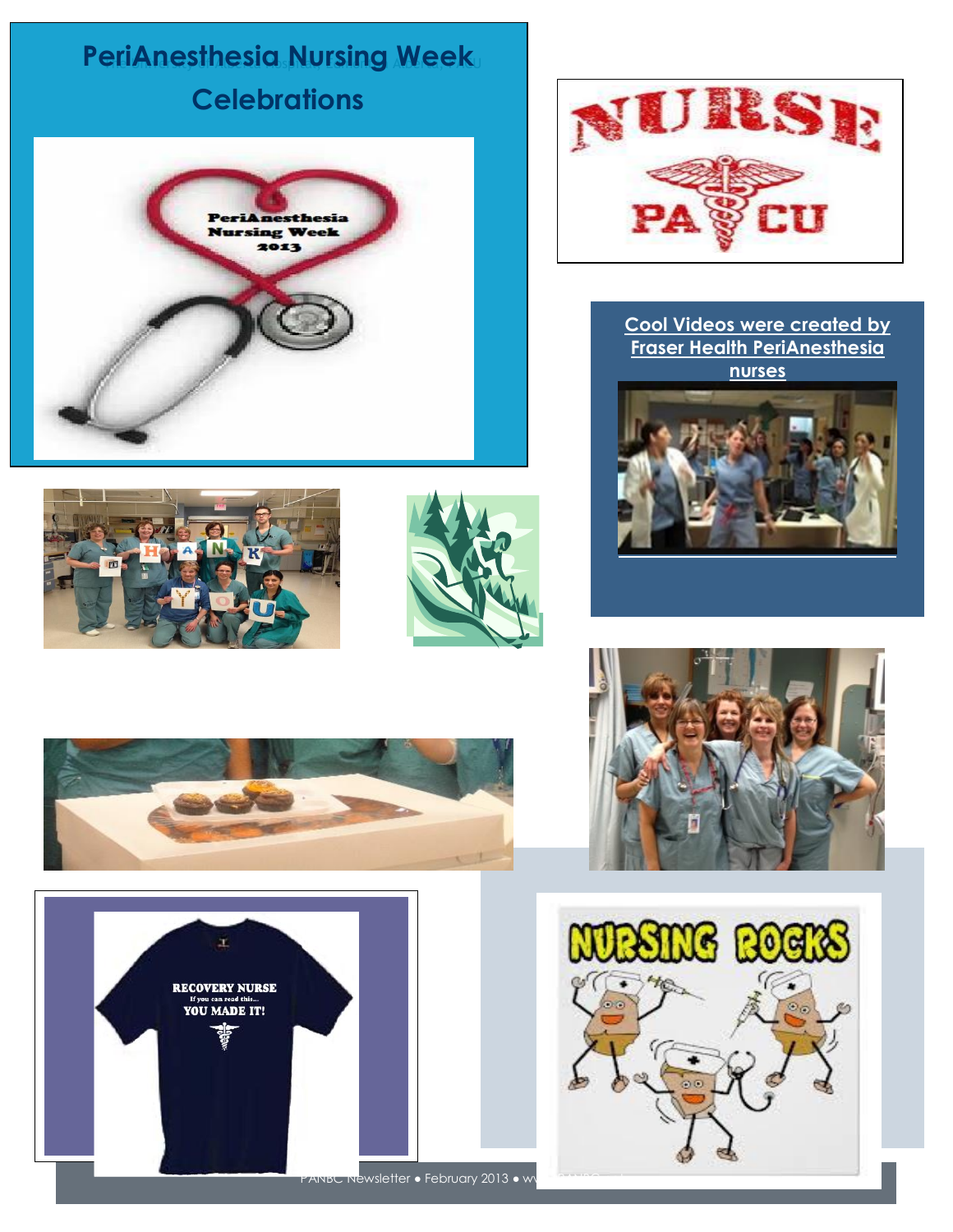### PACU [Certification Examination](http://www.napanc.org/education/103-certification-examination)



#### **Update:**

**November 26-30, 2012:** The Competency development committee met in Ottawa and developed the PeriAnesthesia Competencies for the CAN certification exam.

**Next steps:** The Item Writing committee is meeting in in Ottawa in the next few weeks to write examination questions for eager PeriAnesthesia Nurses taking the exam. We are almost there!

### **What is entailed in the process of Certification development and where we are to date:**

1) The Competency Committee will meet in 3 locations: in Halifax, Ottawa and Vancouver, in order to develop a comprehensive list of competencies that the Certification Examination will be based on. Competed

2) The Item Writing Committee will then meet to begin work on writing contents of examinations and study guides. Presently Underway

3) The Exam Committee will meet to begin discussions on the logistics of the examination: eligibility, passing grade and much more. Upcoming

4) Then the Translation Committee will ensure that translated examinations are translated into French fluently. Upcoming

For further information or if you wish to be involved please visit the NAPANc website at: [http://www.napanc.org/index.php?option=com\\_content&view=category&layout=blog&id=114&Itemid=159](http://www.napanc.org/index.php?option=com_content&view=category&layout=blog&id=114&Itemid=159)

#### **Certification Bulletin:**

[%202012%20Eng.pdf](http://www.napanc.org/images/Certification%20Bulletin%20Newsletter%20announcing%20PA%20Certification%202012%20Eng.pdf)

[http://www.napanc.org/images/Certification%20Bulletin%20Newsletter%20announcing%20PA%20Certification](http://www.napanc.org/images/Certification%20Bulletin%20Newsletter%20announcing%20PA%20Certification%202012%20Eng.pdf)

- 1. **PANBC: October 26, 2013, Surrey**, BC
- 2. **ICPAN: Sept 19-2013, Dublin** Ireland ID: NAPANcmember
- 3. ASPAN: April 14-18, 2013 Chicago Illinois Password: Certification a. April 27-May 1, 2014 Las Vegas, Nevada
- **4. NTI: May 18-23, 2013, Boston**
	- a. May 17-22, 2014, Denver
	- b. May 16-20, 2015, San Diego
	- c. May 14-19, 2016, New Orleans
- **5. CNN: September 22-24, 2013 Halifax, NS**
	- a. September 21-23, 2014, Quebec City, QC
	- a. October 4-6, 2015, Winnipeg, MB

PANBC Newsletter ●February 2013● www.PANBC.net

**Upcoming Conferences: NAPANc Membership Login**